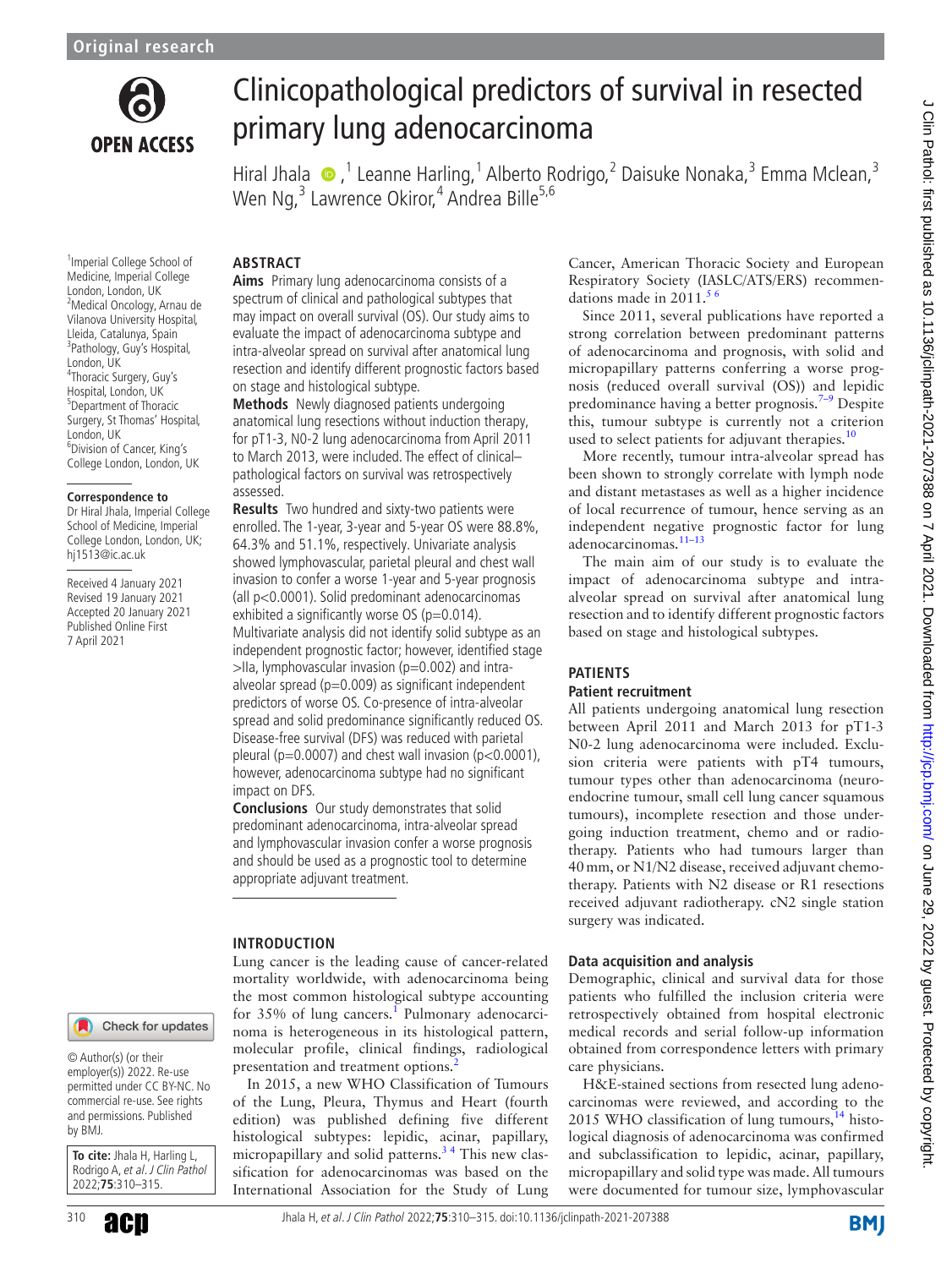**Original research**

invasion, visceral or parietal pleural invasion and lymph node metastasis. Tumour stage was based on the Tumour Nodes Metastases (TNM) eighth edition classification.<sup>15</sup> In order to derive the percentage contribution of each subtype of adenocarcinoma to the overall tumour, all H&E-stained slides for tumours were digitally scanned using a Hamamatsu Nanozoomer scanner and analysed using proprietary software (Hamamatsu NPD. View2). This tumour area, represented by each histopathological subtype, was defined and expressed as a percentage of the overall tumour. The presence of adenocarcinoma in situ, minimally invasive adenocarcinoma, lepidic, acinar, mucinous, solid and micropapillary components, was reported on percentage. Additionally, the presence of the intra-alveolar spread has then been reported. Spread through air spaces (STAS) was defined as small clusters of tumour cell nests within air spaces in the lung parenchyma beyond the edge of the main tumour. The edge of the main tumour was defined as the outer border of the tumour. STAS was considered present when tumour cells were identified beyond the edge of the main tumour.<sup>16</sup>

## **Statistical analysis**

Continuous variables were expressed as mean±SD and categorical data expressed as counts and percentages. Univariate analysis was performed using  $\chi^2$  or unpaired t-tests where appropriate. Survival was measured from the date of surgical intervention and survival data were analysed using Kaplan-Meier methodology. Factors significantly affecting survival in univariate analysis (at p<0.005) were included in a multivariate Cox proportional hazard regression mode. The stepwise backward procedure based on the likelihood ratio was used to assess the significance of covariate included in the model. HRs and 95% CIs were calculated. Statistical significance was defined where  $p < 0.05$ . All analyses were carried out using STATA V.12.0.

## **RESULTS**

#### **Demographic and clinical patient data**

A total of 262 patients, who underwent an anatomical lung resection from February 2011 to March 2013, were included in the analysis. The average age of the study population was 69.7 $\pm$ 8.7 years, of whom 45% (118/262) was men. Full demographic details and clinical details are included in [table](#page-1-0) 1.

#### **Overall survival**

All patients were followed up until July 2018. The median OS for the study population was 42.6 months (range 0.4–68.1). The 1-year, 3-year and 5-year survival rate were 88.8%, 64.3% and 51.1%, respectively [\(figure](#page-2-0) 1). The 30-day mortality rate was 1.1% (n=3). As expected, there was a stepwise decrease in OS with more advanced pathological stage ([figure](#page-2-1) 2). Stage IB tumours did not demonstrate significantly worse survival than stage IA tumours ( $p=0.264$ ) [\(table](#page-2-2) 2). When compared with stage I disease, stages II and III showed worse OS.

At univariate analysis, clinicopathological factors conferring a worse prognosis at 1 and 5 years were the presence of lymphovascular invasion (85% vs 91% at 1year and 39% vs 60% at 5 years;  $\chi^2$ =17.3, p<0.0001), parietal pleural invasion (69% vs 90% at 1 year and 8.6% vs 67% at 3 years;  $\chi^2$  = 26.31, p < 0.0001), chest wall invasion (40% vs 90% at 1year;  $\chi^2 = 26.82$ , p<0.0001), visceral pleural invasion (84% vs 92% at 1year and 48% vs 54% at 5 years;  $\chi^2$ =4.04, p=0.0444) and smoking status (87% vs 100% at 1 year and 56 vs 100% at 5 years;  $\chi^2 = 6.55$ , p=0.0105).

Solid predominant adenocarcinomas exhibited a significantly worse OS than other histopathological subtypes

#### <span id="page-1-0"></span>**Table 1** Baseline characteristics of the study population

| Variable                     | Number (n=262),<br>$\frac{0}{0}$ |
|------------------------------|----------------------------------|
| Age in years (mean $\pm$ SD) | $69.7 \pm 8.7$                   |
| Gender, male                 | 118 (45)                         |
| Smoking status:              |                                  |
| Non                          | 12 (4.58)                        |
| Ex                           | 119 (45.4)                       |
| Current                      | 55 (20.1)                        |
| Unknown                      | 76 (29.0)                        |
| Performance status           |                                  |
| $\overline{0}$               | 85 (32.4)                        |
| 1                            | 115 (43.9)                       |
| $\overline{2}$               | 6(2.29)                          |
| Unknown                      | 56 (21.4)                        |
| Tumour size in mm            | $34.9 \pm 21.2$                  |
| Stage:                       |                                  |
| la                           | 71 (27.0)                        |
| Ib                           | 75 (28.6)                        |
| lla                          | 37 (14.1)                        |
| IIb                          | 21 (8.02)                        |
| Illa                         | 58 (22.1)                        |
| Operation type:              |                                  |
| Lobectomy                    | 232 (88.6)                       |
| Segmentectomy                | 9 (3.44)                         |
| Pneumonectomy                | 10(3.82)                         |
| Bilobectomy                  | 11 (4.20)                        |
| Presence of invasion:        |                                  |
| Mediastinal                  | 2(0.76)                          |
| Chest wall                   | 5(1.91)                          |
| Visceral pleural             | 103 (39.3)                       |
| Parietal pleural             | 13 (4.96)                        |
| Lymphovascular               | 110 (42.0)                       |
| Intra-alveolar spread (stas) | 50 (19.1)                        |
| Adenocarcinoma subtype:      |                                  |
| Lepidic                      | 55 (20.99)                       |
| Acinar                       | 98 (37.40)                       |
| Papillary                    | 24 (9.16)                        |
| Micropapillary               | 48 (18.32)                       |
| Solid                        | 37 (14.12)                       |

when compared with lepidic predominant adenocarcinomas  $(p=0.008)$  [\(figure](#page-2-3) 3). Other variables analysed included age, gender, performance status and intra-alveolar spread or STAS. The presence of STAS was identified across all operation types. Furthermore, patients undergoing pneumonectomy (p=0.043) and bilobectomy (p=0.022) exhibited significantly worse OS than those undergoing segmentectomy or lobectomy: 26.5 months (range 6.5–56.5) and 17.7 months (range 7–60 months) versus 47.6 months (range 22.3–54.5 months) and 43.1 months (range 0.4–68.1) respectively, probably reflecting more locally advanced tumour [\(table](#page-2-2) 2).

The association of the solid component and STAS with sex, age, smoking history, lymphovascular invasion, visceral and parietal invasion and lymph node status did not show any significant correlation.

Additional analysis was performed based on literature reports, looking at the concomitant presence of both intra-alveolar spread and solid predominant disease. This demonstrated a significantly worse survival in these patients  $(n=20; p=0.01, HR 2.18, CI)$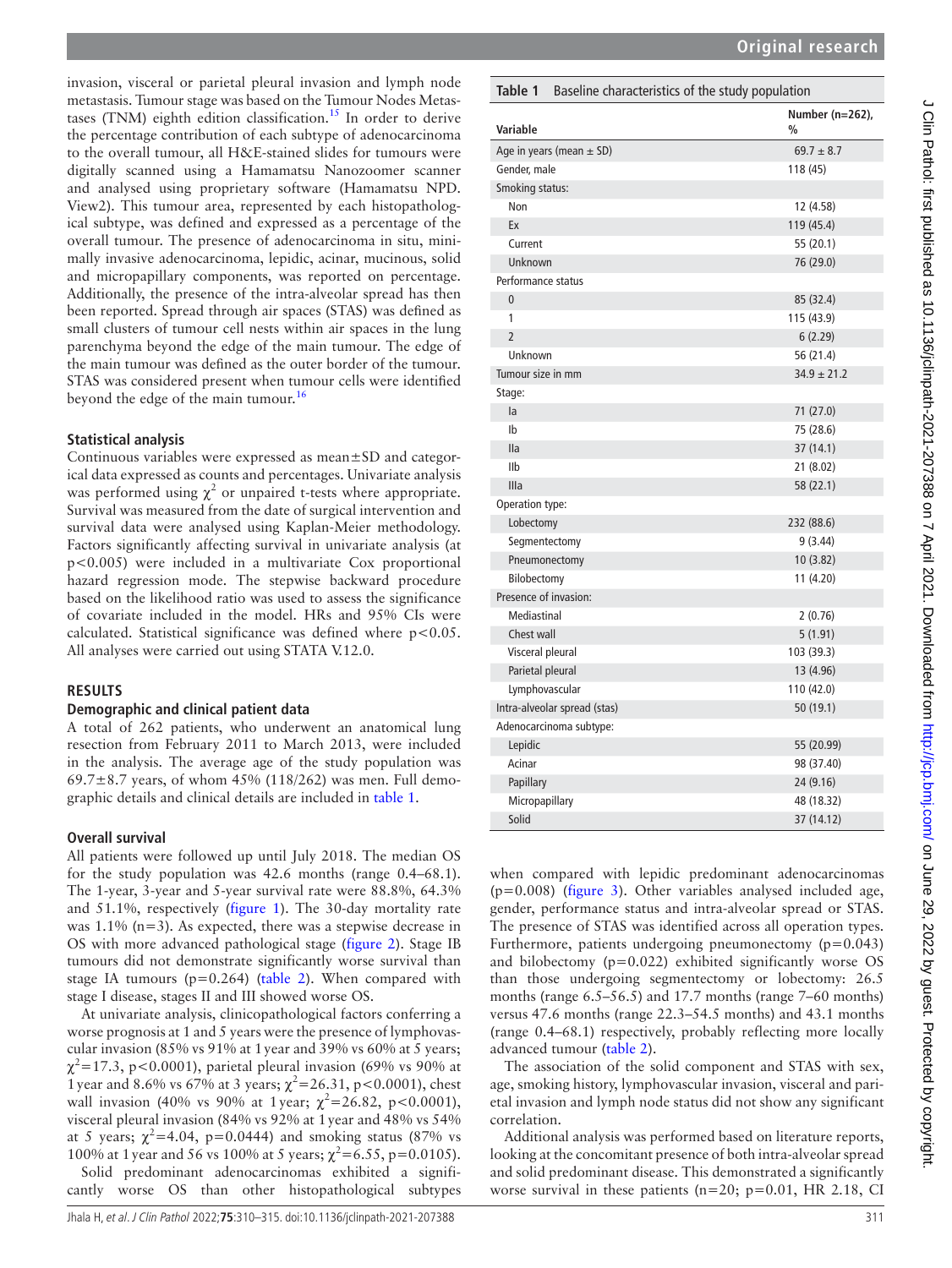

<span id="page-2-0"></span>**Figure 1** Overall survival. 1 year 88.8% (84.2–92.1); 2 years 73.87% (68.0-78.8); 3 years 64.3% (58.1–69.9); 4 years 58.9% (52.5–64.8); 5 years 51.1% (42.8–58.8).

1.2 to 3.9), when compared with those without either solid component or intra-alveolar spread (n=144) [\(figure](#page-3-0) 4).

## **Disease-free survival**

Of the 262 patients, data were available on recurrence in 163 cases. Of these, 72 (44%) exhibited disease recurrence during the study period. Date of recurrence were available in 60 of the 72 patients with recurrent disease and these 60 were included in analysis of disease-free survival (DFS). Mean time to recurrence was  $20.6 \pm 14.6$  months. Univariable analysis did not show any significant impact of gender, age, operative site, performance status, intra-alveolar spread (STAS) or lymphovascular invasion on DFS. Advancing stage was an overall predictor of shorter DFS (p=0.046), as were the presence of parietal pleural ( $\chi^2$  11.62,  $p=0.0007$ ) and chest wall invasion ( $\chi^2$  21.32, p<0.0001). Patients with solid tumours again tended to have shorter DFS ([figure](#page-3-1) 5), however, adenocarcinoma subtype did not significantly impact on DFS in this patient cohort.



<span id="page-2-1"></span>**Figure 2** Survival according to disease stage. Stage II and III tumours showed worse overall survival. Stage IB showed no statistical difference to IA.

<span id="page-2-2"></span>

| Univariate analysis of predictors of overall survival<br>Table 2 |       |          |                |             |  |  |  |
|------------------------------------------------------------------|-------|----------|----------------|-------------|--|--|--|
| Variable                                                         | НR    | $\chi^2$ | 95% CI         | P value     |  |  |  |
| Age                                                              | 1.01  |          | 0.989 to 1.035 | 0.314       |  |  |  |
| Sex                                                              |       | 0.34     |                | 0.559       |  |  |  |
| Performance status                                               |       | 1.66     |                | 0.437       |  |  |  |
| Smoking                                                          |       | 6.55     |                | 0.0105      |  |  |  |
| Invasion:                                                        |       |          |                |             |  |  |  |
| Lymphovascular                                                   |       | 17.3     |                | < 0.0001    |  |  |  |
| Visceral pleural                                                 |       | 4.04     |                | 0.0444      |  |  |  |
| Parietal pleural                                                 |       | 26.31    |                | < 0.0001    |  |  |  |
| Mediastinal                                                      |       | 0.01     |                | 0.9169      |  |  |  |
| Chest wall                                                       |       | 26.82    |                | < 0.0001    |  |  |  |
| Intra-alveolar spread (stas)                                     |       | 1.27     |                | 0.2599      |  |  |  |
| Adenocarcinoma subtype                                           |       |          |                |             |  |  |  |
| Lepidic                                                          | Base  |          | Base           | Base        |  |  |  |
| Acinar                                                           | 1.165 |          | 0.679 to 1.997 | 0.579       |  |  |  |
| Papillary                                                        | 0.684 |          | 0.275 to 1.704 | 0.415       |  |  |  |
| Micropapillary                                                   | 1.497 |          | 0.811 to 2.763 | 0.197       |  |  |  |
| Solid                                                            | 2.228 |          | 1.229 to 4.038 | 0.008       |  |  |  |
| <b>Stage</b>                                                     |       |          |                |             |  |  |  |
| la                                                               | Base  |          | <b>Base</b>    | <b>Base</b> |  |  |  |
| Ib                                                               | 1.438 |          | 0.760 to 2.722 | 0.264       |  |  |  |
| lla                                                              | 3.298 |          | 1.741 to 6.247 | 0.000       |  |  |  |
| IIb                                                              | 5.062 |          | 2.491 to 10.29 | 0.000       |  |  |  |
| Illa                                                             | 3.328 |          | 1.829 to 6.054 | 0.000       |  |  |  |
| Operation type                                                   |       |          |                |             |  |  |  |
| Lobectomy                                                        | Base  |          | Base           | Base        |  |  |  |
| Segmentectomy                                                    | 0.923 |          | 0.339 to 2.513 | 0.875       |  |  |  |
| Pneumonectomy                                                    | 2.213 |          | 1.024 to 4.782 | 0.043       |  |  |  |
| Bilobectomy                                                      | 2.333 |          | 1.131 to 4.813 | 0.022       |  |  |  |

## **Subgroup analysis**

Subgroup analysis was performed by stage, analysing the characteristics in the different stage categories. As expected, OS was better in earlier stage (IA-IIA) tumours with a 1-year, 3-year and 5-year survival of 90.6%, 73.6% and 58.8%, respectively



<span id="page-2-3"></span>**Figure 3** Effect of tumour subtype on overall survival. Solid adenocarcinomas had a worse overall survival than other subtypes compared with lepidic (p=0.008).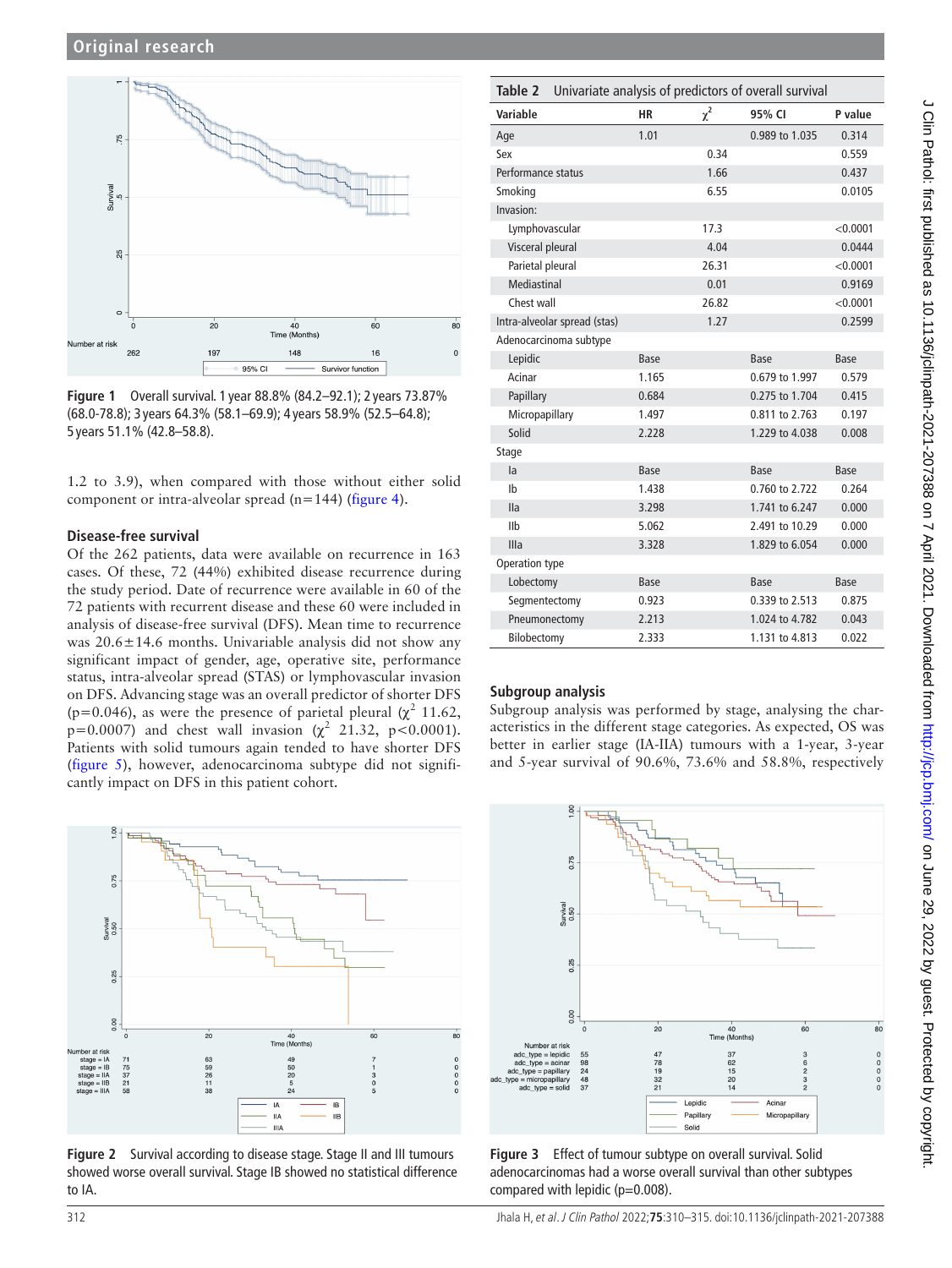

<span id="page-3-0"></span>**Figure 4** Kaplan-Meier survival based on intra-alveolar spread and solid component. Concomitance of solid predominance and presence of intra-alveolar spread showed significantly worse survival ( $p=0.01$ , HR 2.18, CI 1.2 to 3.9).

compared with stages IIB and IIIA. The presence of lymphovascular invasion ( $p=0.0016$ ), visceral pleural ( $p=0.048$ ) and parietal pleural (p<0.0001) invasion remained significant univariate predictors of worse OS in every stage subgroup. In stage IA-IIA tumours adenocarcinoma subtype and STAS were not a significant predictor of OS. However, in this specific subgroup, the presence of intra-alveolar spread and solid predominant tumour subtype together  $(N=12)$  again resulted in significantly worse OS than in those without either solid component or intra-alveolar spread (N=105) (HR 2.65, 95% CI 1.22 to 5.77, p=0.014).

#### **Multivariate regression model**

A Cox proportional hazard, multivariate model was used to determine significant survival predictors. Significant interaction was seen between the variables of lymphovascular invasion and parietal pleura invasion as well as between age and intra-alveolar spread and these were incorporated into the final



<span id="page-3-1"></span>**Figure 5** Effect of tumour subtype on disease-free survival. Solid adenocarcinomas had a shorted disease-free survival overall, but not statistically significant.

<span id="page-3-2"></span>**Table 3** Multivariate Cox regression model:  $n=26$ ; LR  $\chi^2=66.38$ ; df=15;  $p < \chi^2 \le 0.00001$ 

|                                                          |       |         | 95% CI |          |
|----------------------------------------------------------|-------|---------|--------|----------|
| Variable                                                 | НR    | P value | Lower  | Upper    |
| Age                                                      | 1.032 | 0.021   | 1.005  | 1.061    |
| Stage                                                    |       |         |        |          |
| la                                                       | Base  | Base    | Base   | Base     |
| Ib                                                       | 1.364 | 0.387   | 0.675  | 2.757    |
| <b>Ila</b>                                               | 3.009 | 0.002   | 1.495  | 6.054    |
| IIb                                                      | 3.006 | 0.009   | 1.318  | 6.853    |
| Illa                                                     | 2.665 | 0.003   | 1.390  | 5.110    |
| Lymphovascular invasion                                  | 2.017 | 0.002   | 1.296  | 3.138    |
| Visceral pleural invasion                                | 0.873 | 0.565   | 0.549  | 1.388    |
| Parietal pleural invasion                                | 1.553 | 0.366   | 0.598  | 4.034    |
| Adenocarcinoma subtype                                   |       |         |        |          |
| Lepidic                                                  | Base  | Base    | Base   | Base     |
| Acinar                                                   | 1.066 | 0.830   | 0.595  | 1.911    |
| Papillary                                                | 0.814 | 0.688   | 0.298  | 2.222    |
| Micropapillary                                           | 1.390 | 0.346   | 0.701  | 2.755    |
| Solid                                                    | 1.644 | 0.137   | 0.854  | 3.163    |
| Intra-alveolar spread (STAS)                             | 289.6 | 0.009   | 4.202  | 19961.07 |
| <b>Interaction variables</b>                             |       |         |        |          |
| Lymphovascular invasion and<br>parietal pleural invasion | 4.855 | 0.019   | 1.302  | 18.10    |
| STAS and age                                             | 0.921 | 0.011   | 0.865  | 0.981    |

model. Confirmation that the proportional hazard assumption met was assessed through Schoenfeld residuals (global test:  $\chi^2$ =2.26 p=0.659). The fully adjusted model including interaction variables is shown in [table](#page-3-2) 3. In this model advancing age ( $p=0.021$ ), stage above IIa (all  $p<0.01$ ), lymphovascular invasion ( $p=0.002$ ) and intra-alveolar spread ( $p=0.009$ ) were all significant independent predictors of worse OS outcome. Solid adenocarcinoma subtype was not an independent prognostic factor.

#### **DISCUSSION**

Lung adenocarcinoma is the most frequent nonsmall cell lung cancer subtype. Currently, TNM staging remains the strongest predictor of survival and, together with tumour size, is the basis on which patients are offered adjuvant treatment after surgical resection.<sup>17 18</sup> Among patients with the same pathological staging, a number of biological tumour characteristics may contribute to determine the prognosis and the risk of recurrence. Recently, adenocarcinoma subtype, lymph vascular invasion and intraalveolar spread have been investigated as potential prognostic factors.

The rates of the predominant adenocarcinoma subtypes vary in the literature.<sup>[19](#page-4-11)</sup> As previously reported OS is affected by predominant adenocarcinoma subtype: solid and micropapillary subtypes are associated with worse long-term prognosis.<sup>20-23</sup> Our results demonstrated that the solid histological subtype, regardless of the expression percentage, conferred the worst OS identifying it as an independent negative prognostic factor for survival. These results are consistent with a recent study by Li *et*   $al^{24}$  $al^{24}$  $al^{24}$  who also demonstrated a worse survival in solid adenocarcinoma subtypes. Solid component is associated with features of aggressive behaviour such as lymph node involvement, lymphovascular invasion as reported by Li J, which may account for worse long-term prognosis. $^{23}$   $^{25}$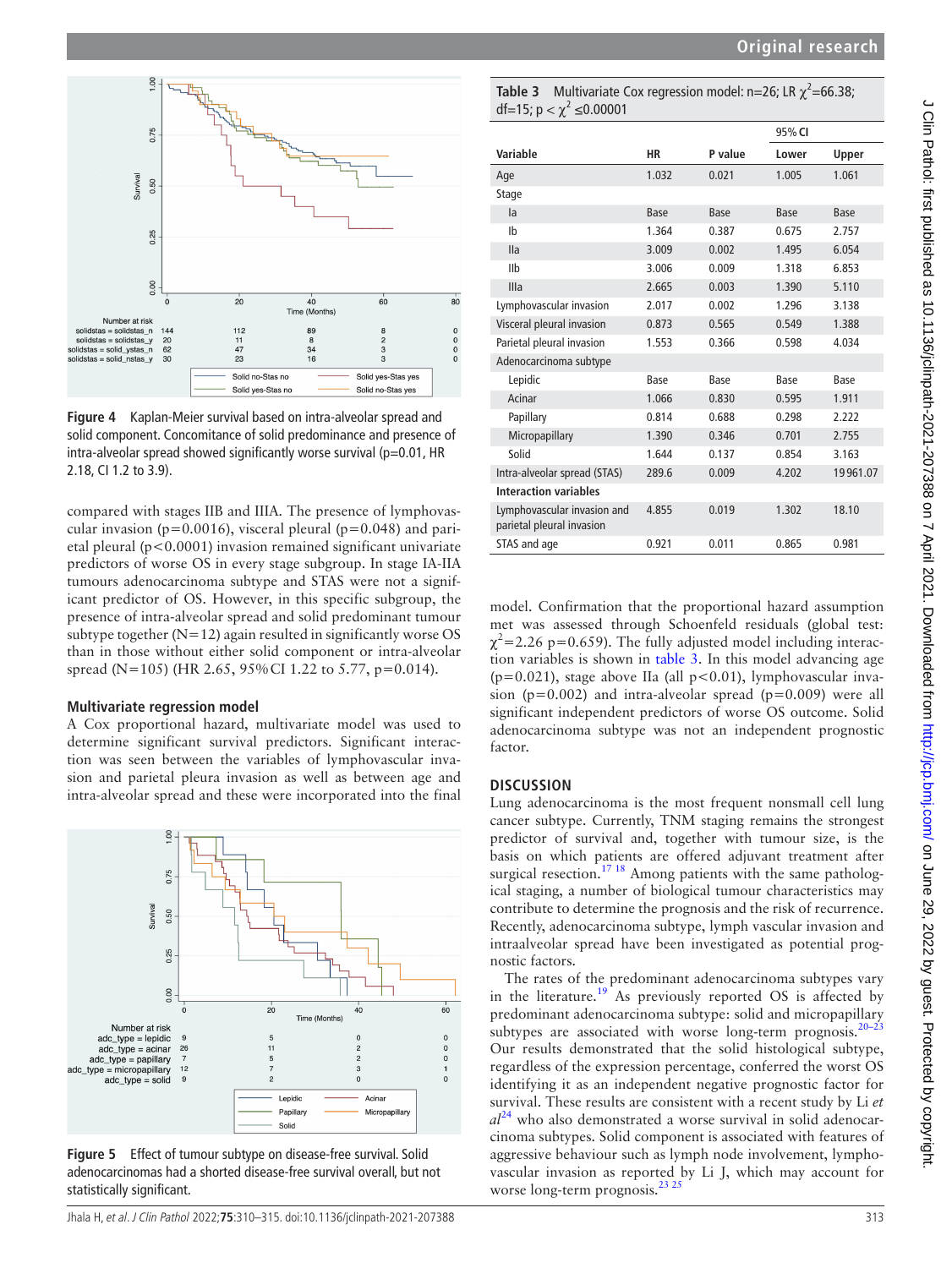# **Original research**

We found that patients with solid tumour subtype and tumour STAS had a significantly worse prognosis than those who did not have either biologic tumour characteristic. The poor prognostic role of solid histologic subtype of adenocarcinoma is well reported, particularly most recently in a systematic review and meta-analysis by Miyahara *et al*. [26](#page-5-2) In our series, the combined effect of solid subtype and tumour intra-alveolar spread is even more marked, particularly in earlier stages (stage IA-IIA; HR 2.65, 95%CI 1.22 to 5.77, p=0.0.014).

Clinical stage and tumour size were the major criteria to determine the extent of resection $^{27}$  and the adjuvant treatment. The correlation between histological subtype and survival, and the impact of STAS demonstrated in our findings, can provide a more accurate assessment of whether a wide resection is appropriate (sublobar vs lobar resection), even for small peripheral tumours. We have previously reported, together with various authors, on the prognostic impact of tumour lymphovascular invasion.[28](#page-5-4) We reported that even in early stage lung cancer, the presence of tumour lymphovascular invasion conferred a worse OS and correlated with the likelihood of lymph node metastases. It could be argued that the presence of these biologic markers of tumour aggressiveness (tumour lymphovascular invasion, intraalveolar spread, solid subtype) should at least be investigated as criteria for adjuvant therapies in prospective clinical trials.

As limitations, this is a single centre retrospective study and the simple size of the study is smaller than other groups, such as the 2018 solid component study, $^{24}$  but all the cases were reviewed by a dedicated thoracic pathologist, and the predominant subtype was classified objectively using proprietary software to minimise interpretations bias.

#### **CONCLUSION**

In conclusion, our results demonstrate that solid predominance with intra-alveolar spread and lymphovascular invasion confer a worse prognosis and, therefore, should be used as a prognostic tool when determining the appropriate treatment for patients. STAS is a novel criterion that can help to further stratify patients after lung resection who may benefit from adjuvant treatment. The impact of these prognostic factors on adjuvant chemotherapy remains unclear and further studies on adjuvant treatment based on these biological characteristics rather than the size criteria only are needed.

#### **Take home messages**

- ► Solid predominance in lung adenocarcinoma confers a worse prognosis.
- ► Intra-alveolar spread is an independent predictor of survival.
- Copresence of intra-alveolar spread and solid predominance significantly reduce overall survival.
- ► Tumour type and intra-alveolar spread should be used as a prognostic tool to determine appropriate adjuvant treatment.

#### **Handling editor** Runjan Chetty.

**Contributors** All named authors have made a significant contribution towards the design, data acquisition and analysis, statistical analysis and writing of the final manuscript. AB has been responsible for the overall supervision of the project.

**Funding** The authors have not declared a specific grant for this research from any funding agency in the public, commercial or not-for-profit sectors.

**Competing interests** None declared.

**Patient consent for publication** Not required.

**Provenance and peer review** Not commissioned; internally peer reviewed.

**Data availability statement** Data are available upon reasonable request. Data may be obtained from a third party and are not publicly available. The retrospective database including all data collected will be available upon reasonable request.

**Open access** This is an open access article distributed in accordance with the Creative Commons Attribution Non Commercial (CC BY-NC 4.0) license, which permits others to distribute, remix, adapt, build upon this work non-commercially, and license their derivative works on different terms, provided the original work is properly cited, appropriate credit is given, any changes made indicated, and the use is non-commercial. See: [http://creativecommons.org/licenses/by-nc/4.0/.](http://creativecommons.org/licenses/by-nc/4.0/)

#### **ORCID iD**

Hiral Jhala <http://orcid.org/0000-0002-1267-5254>

#### **REFERENCES**

- <span id="page-4-0"></span>1 Suda K, Sato K, Shimizu S, et al. Prognostic implication of predominant histologic subtypes of lymph node metastases in surgically resected lung adenocarcinoma. [Biomed Res Int](http://dx.doi.org/10.1155/2014/645681) 2014;2014:1–6.
- <span id="page-4-1"></span>2 Hwang I, Park KU, Kwon KY. Modified histologic classification as a prognostic factor in pulmonary adenocarcinoma. [Int J Surg Pathol](http://dx.doi.org/10.1177/1066896914525230) 2014;22:212–20.
- <span id="page-4-2"></span>3 Yoshida Y, Nitadori J-I, Shinozaki-Ushiku A, et al. Micropapillary histological subtype in lung adenocarcinoma of 2 cm or less: impact on recurrence and clinical predictors. [Gen Thorac Cardiovasc Surg](http://dx.doi.org/10.1007/s11748-017-0747-3) 2017;65:273–9.
- 4 Travis WD, Brambilla E, Nicholson AG, et al. The 2015 World Health organization classification of lung tumors: impact of genetic, clinical and radiologic advances since the 2004 classification. [J Thorac Oncol](http://dx.doi.org/10.1097/JTO.0000000000000630) 2015;10:1243-60.
- <span id="page-4-3"></span>5 Hung J-J, Yeh Y-C, Jeng W-J, et al. Predictive value of the International association for the study of lung cancer/American thoracic Society/European respiratory Society classification of lung adenocarcinoma in tumor recurrence and patient survival. J Clin [Oncol](http://dx.doi.org/10.1200/JCO.2013.50.1049) 2014;32:2357–64.
- 6 Yanagawa N, Shiono S, Abiko M, et al. The clinical impact of solid and Micropapillary patterns in resected lung adenocarcinoma. [J Thorac Oncol](http://dx.doi.org/10.1016/j.jtho.2016.06.014) 2016;11:1976-83.
- <span id="page-4-4"></span>7 Kadota K, Villena-Vargas J, Yoshizawa A, et al. Prognostic significance of adenocarcinoma in situ, minimally invasive adenocarcinoma, and nonmucinous lepidic predominant invasive adenocarcinoma of the lung in patients with stage I disease. [Am J Surg Pathol](http://dx.doi.org/10.1097/PAS.0000000000000134) 2014;38:448–60.
- 8 Borczuk AC. Prognostic considerations of the new World Health organization classification of lung adenocarcinoma. [Eur Respir Rev](http://dx.doi.org/10.1183/16000617.0089-2016) 2016;25:364–71.
- 9 Tsubokawa N, Mimae T, Miyata Y, et al. Prognostic significance of vascular invasion in intermediate-grade subtype of lung adenocarcinoma. [Jpn J Clin Oncol](http://dx.doi.org/10.1093/jjco/hyw113) 2016;46:1015–21.
- <span id="page-4-5"></span>10 Yoshiya T, Mimae T, Tsutani Y, et al. Prognostic Role of Subtype Classification in Small-Sized Pathologic N0 Invasive Lung Adenocarcinoma. [Ann Thorac Surg](http://dx.doi.org/10.1016/j.athoracsur.2016.04.087) 2016;102:1668–73.
- <span id="page-4-6"></span>11 Warth A, Muley T, Kossakowski CA, et al. Prognostic impact of Intra-alveolar tumor spread in pulmonary adenocarcinoma. [Am J Surg Pathol](http://dx.doi.org/10.1097/PAS.0000000000000409) 2015;39:793–801.
- 12 Mäkinen JM, Laitakari K, Johnson S, et al. Histological features of malignancy correlate with growth patterns and patient outcome in lung adenocarcinoma. [Histopathology](http://dx.doi.org/10.1111/his.13236) 2017;71:425–36.
- 13 Nitadori J-ichi, Bograd AJ, Kadota K, et al. Impact of micropapillary histologic subtype in selecting limited resection vs lobectomy for lung adenocarcinoma of 2Cm or smaller. [J Natl Cancer Inst](http://dx.doi.org/10.1093/jnci/djt166) 2013;105:1212-20.
- <span id="page-4-7"></span>14 Travis WD, Brambilla E, Burke AP. Nicholson AP: Neuroendocrine tumours, in Tumours of the lung. In: Bosman FT, Jaffe ES, Lakhani SR, eds. Who classification of tumours of the lung, pleura, thymus and heart. Lyon, IARC, 2015.
- <span id="page-4-8"></span>15 Detterbeck FC, Chansky K, Groome P, et al. The IASLC lung cancer staging project: methodology and validation used in the development of proposals for revision of the stage classification of NSCLC in the forthcoming (eighth) edition of the TNM classification of lung cancer. [J Thorac Oncol](http://dx.doi.org/10.1016/j.jtho.2016.06.028) 2016;11:1433-46.
- <span id="page-4-9"></span>16 Uruga H, Fujii T, Fujimori S, et al. Semiquantitative Assessment of Tumor Spread through Air Spaces (STAS) in Early-Stage Lung Adenocarcinomas. [J Thorac Oncol](http://dx.doi.org/10.1016/j.jtho.2017.03.019) 2017;12:1046–51.
- <span id="page-4-10"></span>17 Strauss GM, Herndon JE, Maddaus MA, et al. Adjuvant paclitaxel plus carboplatin compared with observation in stage Ib non-small-cell lung cancer: CALGB 9633 with the cancer and leukemia group B, radiation therapy Oncology group, and North central cancer treatment group study groups. [J Clin Oncol](http://dx.doi.org/10.1200/JCO.2008.16.4855) 2008;26:5043–51.
- 18 Pignon J-P, Tribodet H, Scagliotti GV, et al. Lung adjuvant cisplatin evaluation: a pooled analysis by the lace Collaborative group. [J Clin Oncol](http://dx.doi.org/10.1200/JCO.2007.13.9030) 2008;26:3552-9.
- <span id="page-4-11"></span>19 Yoshizawa A, Motoi N, Riely GJ, et al. Impact of proposed IASLC/ATS/ERS classification of lung adenocarcinoma: prognostic subgroups and implications for further revision of staging based on analysis of 514 stage I cases. [Mod Pathol](http://dx.doi.org/10.1038/modpathol.2010.232) 2011;24:653-64.
- <span id="page-4-12"></span>20 Travis WD, Brambilla E, Riely GJ. New pathologic classification of lung cancer: relevance for clinical practice and clinical trials. [J Clin Oncol](http://dx.doi.org/10.1200/JCO.2012.46.9270) 2013;31:992–1001.
- 21 Yoshizawa A, Sumiyoshi S, Sonobe M, et al. Validation of the IASLC/ATS/ERS lung adenocarcinoma classification for prognosis and association with EGFR and KRAS gene mutations: analysis of 440 Japanese patients. [J Thorac Oncol](http://dx.doi.org/10.1097/JTO.0b013e3182769aa8) 2013;8:52-61.